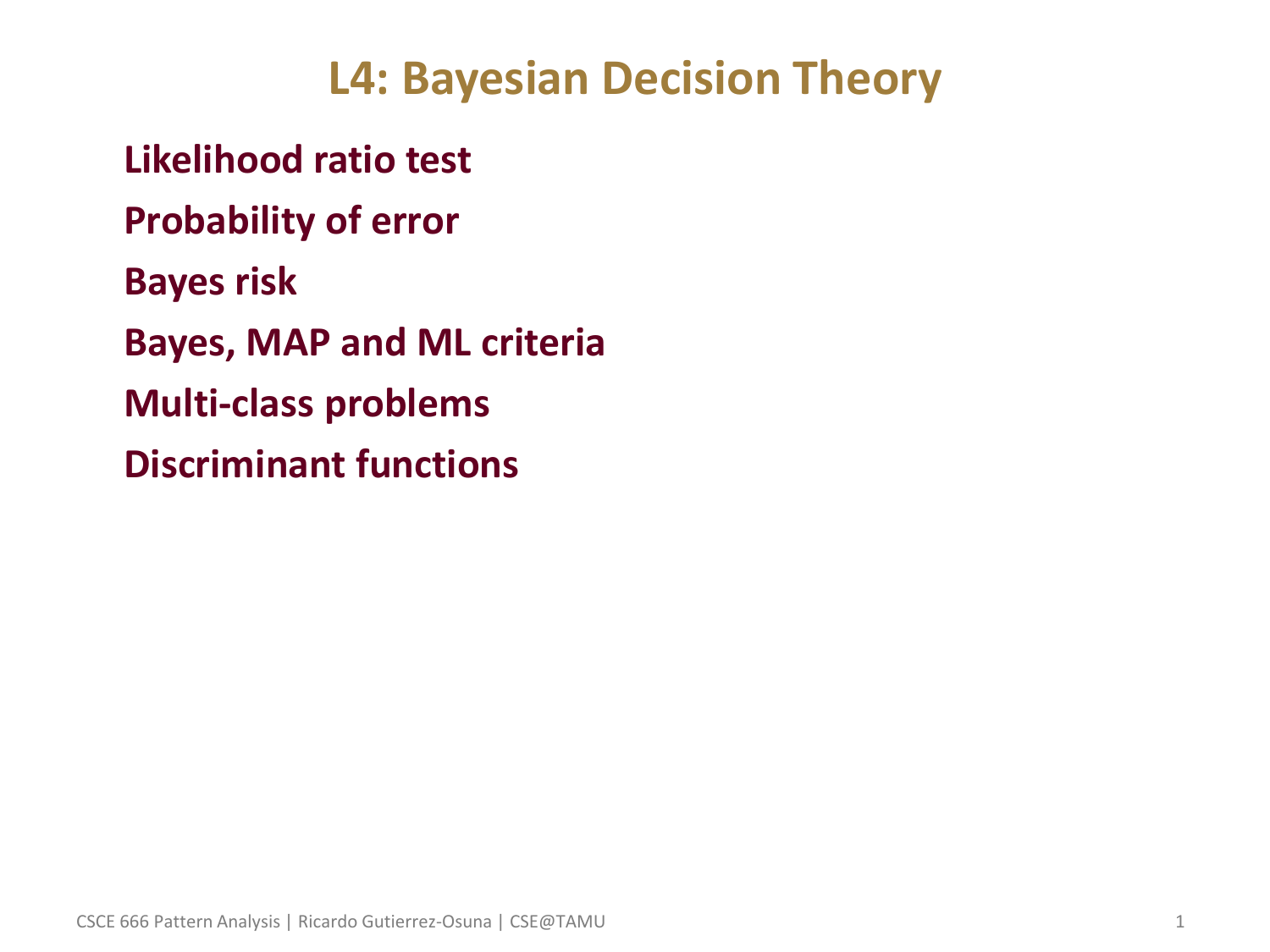# **Likelihood ratio test (LRT)**

### • **Assume we are to classify an object based on the evidence provided by feature vector**

- Would the following decision rule be reasonable?
	- "**Choose the class that is most probable given observation x**"
	- More formally: Evaluate the posterior probability of each class  $P(\omega_i|x)$ and choose the class with largest  $P(\omega_i|x)$

### • **Let's examine this rule for a 2-class problem**

– In this case the decision rule becomes

if  $P(\omega_1 | x) > P(\omega_2 | x)$  choose  $\omega_1$  else choose  $\omega_2$ 

– Or, in a more compact form

$$
P(\omega_1|x) \mathop{>^{\omega_1}_{\infty}}_{\omega_2} P(\omega_2|x)
$$

– Applying Bayes rule

$$
\frac{p(x|\omega_1)P(\omega_1)}{p(x)} \underset{\omega_2}{\overset{\omega_1}{\geq}} \frac{p(x|\omega_2)P(\omega_2)}{p(x)}
$$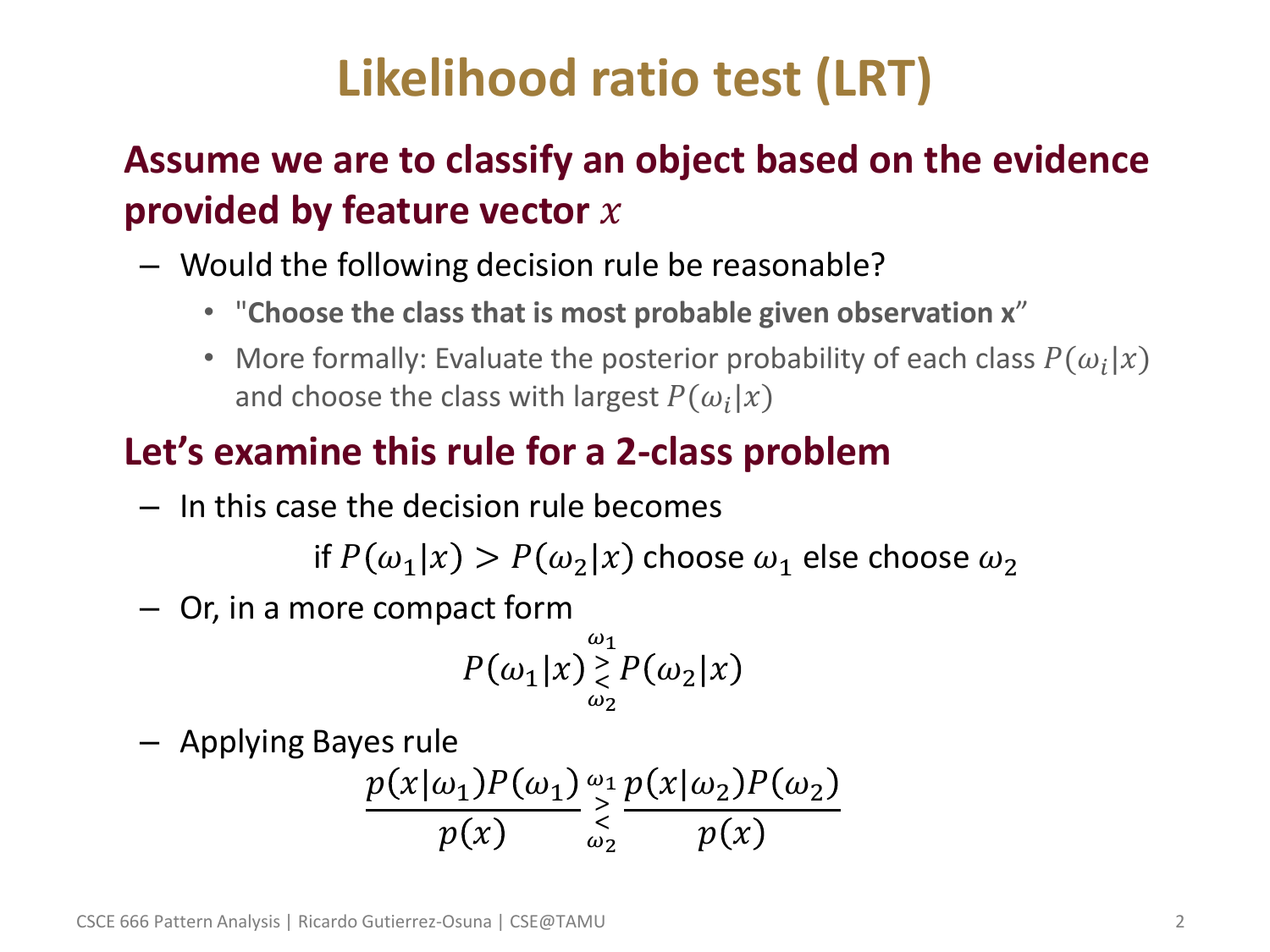- Since  $p(x)$  does not affect the decision rule, it can be eliminated\*
- Rearranging the previous expression

$$
\Lambda(x) = \frac{p(x|\omega_1)}{p(x|\omega_2)} \underset{\omega_2}{\overset{\omega_1}{\geq}} \frac{P(\omega_2)}{P(\omega_1)}
$$

– The term  $\Lambda(x)$  is called the likelihood ratio, and the decision rule is known as the **likelihood ratio test**

*\**() *can be disregarded in the decision rule since it is constant regardless of*  class  $\omega_i.$  However,  $p(x)$  will be needed if we want to estimate the posterior  $P(\omega_{i} | x)$  which, unlike  $p(x | \omega_{1}) P(\omega_{1})$ , is a true probability value and, *therefore, gives us an estimate of the "goodness" of our decision*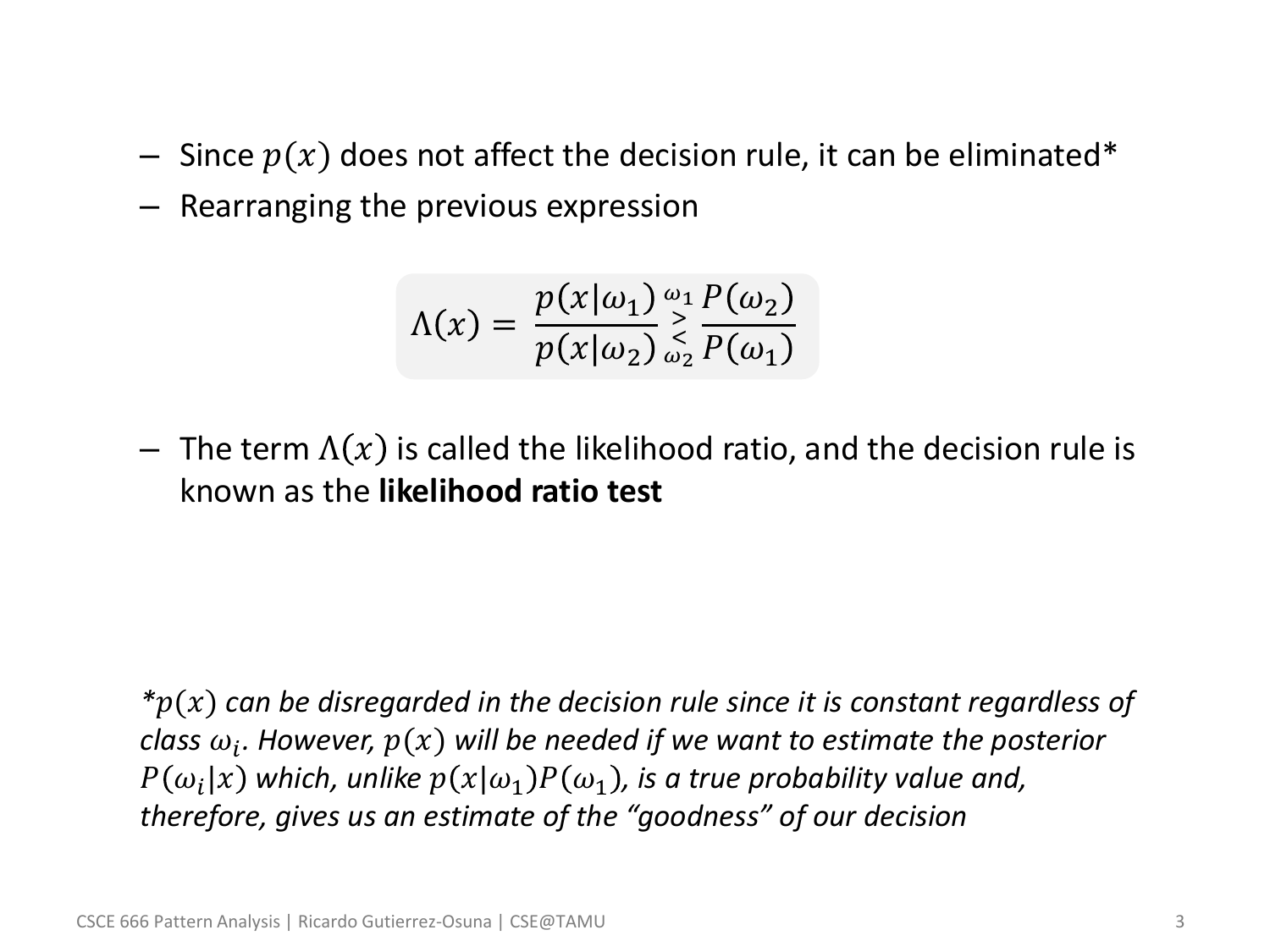## **Likelihood ratio test: an example**

#### • **Problem**

– Given the likelihoods below, derive a decision rule based on the LRT (assume equal priors)

 $p(x|\omega_1) = N(4,1); \quad p(x|\omega_2) = N(10,1)$ 

#### • **Solution**

- $-$  Substituting into the LRT expression  $\Lambda(x) =$ 1  $\frac{1}{\sqrt{2\pi}}e^{-\frac{1}{2}}$  $\frac{1}{2}(x-4)^2$ 1  $\frac{1}{\sqrt{2\pi}}e^{-\frac{1}{2}}$  $\frac{1}{2}(x-10)^2$  $\omega_1$ >  $\lt$  $\omega_2$ 1 1
- $-$  Simplifying the LRT expression  $\Lambda(x) = \mathrm{e}^{-\frac{1}{2}}$  $\frac{1}{2}(x-4)^2 + \frac{1}{2}$  $\frac{1}{2}(x-10)^2 \sum_{0}^{\omega_1}$  $\prec$  $\omega_2$ 1
- − Changing signs and taking logs  $(x 4)^2 (x 10)^2$  $\omega_1$  $\prec$  $\leq 0$  $\omega_2$
- $-$  Which yields  $x \leq$  $\omega_1$  $\leq 7$  $\omega$
- This LRT result is intuitive since the likelihoods differ only in their mean
- How would the LRT decision rule change if the priors were such that  $P(\omega_1) = 2P(\omega_2)$ ?

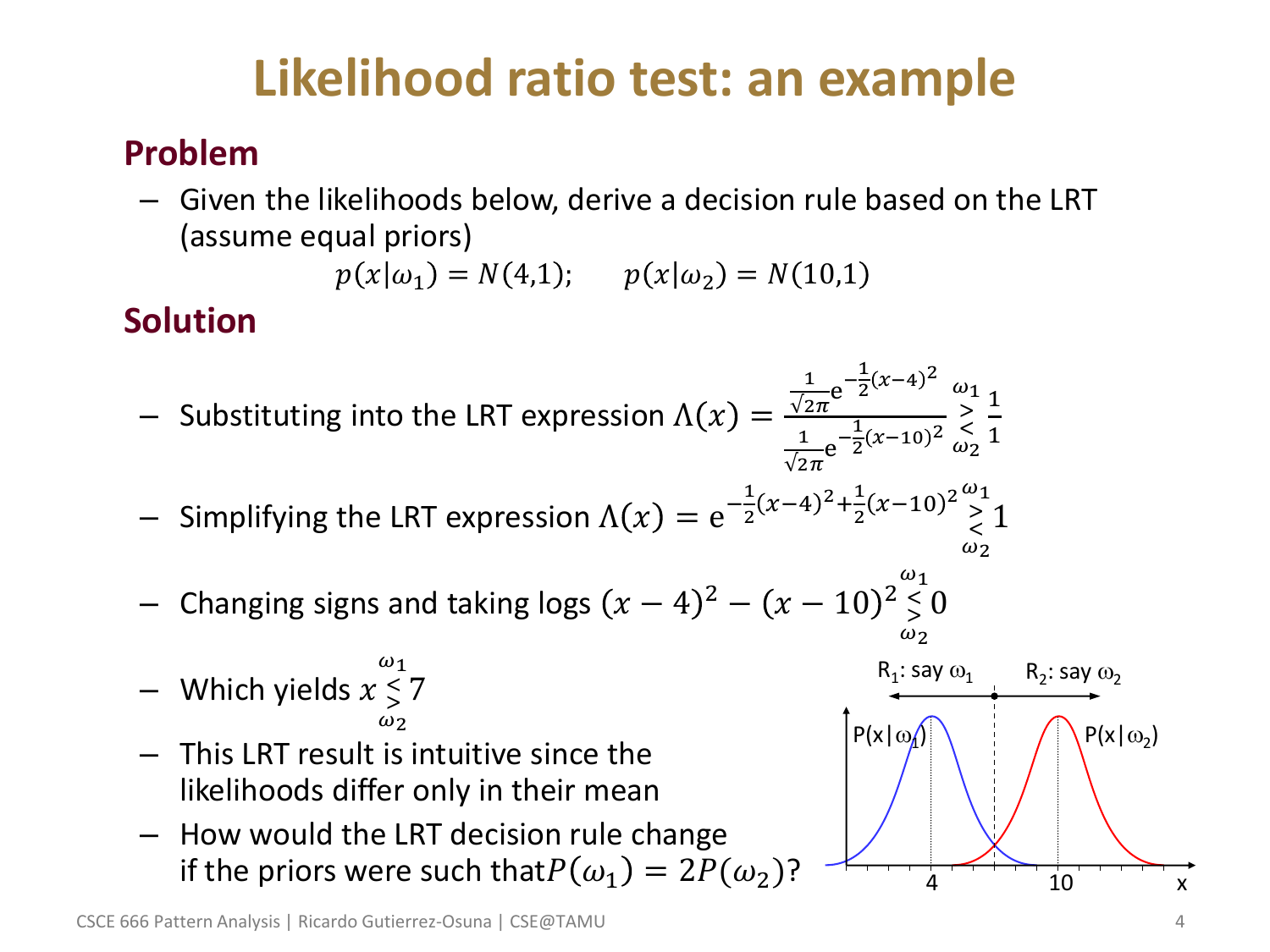# **Probability of error**

#### • **The performance of any decision rule can be measured by**   $P[error]$

– Making use of the Theorem of total probability (L2):

$$
P[error] = \sum_{i=1}^{C} P[error|\omega_i]P[\omega_i]
$$

The class conditional probability  $P[error|\omega_i]$  can be expressed as

$$
P[error|\omega_i] = P[choose \omega_i|\omega_i] = \int_{R_j} p(x|\omega_i) dx = \epsilon_i
$$

 $-$  So, for our 2-class problem,  $P[error]$  becomes

$$
P[error] = P[\omega_1] \underbrace{\int_{R_2} p(x|\omega_1) dx}_{\epsilon_1} + P[\omega_2] \underbrace{\int_{R_1} p(x|\omega_2) dx}_{\epsilon_2}
$$

- where  $\epsilon_i$  is the integral of  $p(x|\omega_i)$ over region  $R_i$  where we choose  $\omega_i$
- For the previous example, since we assumed equal priors, then

 $P[error] = (\epsilon_1 + \epsilon_2)/2$ 

- How would you compute  $P[error]$ numerically?

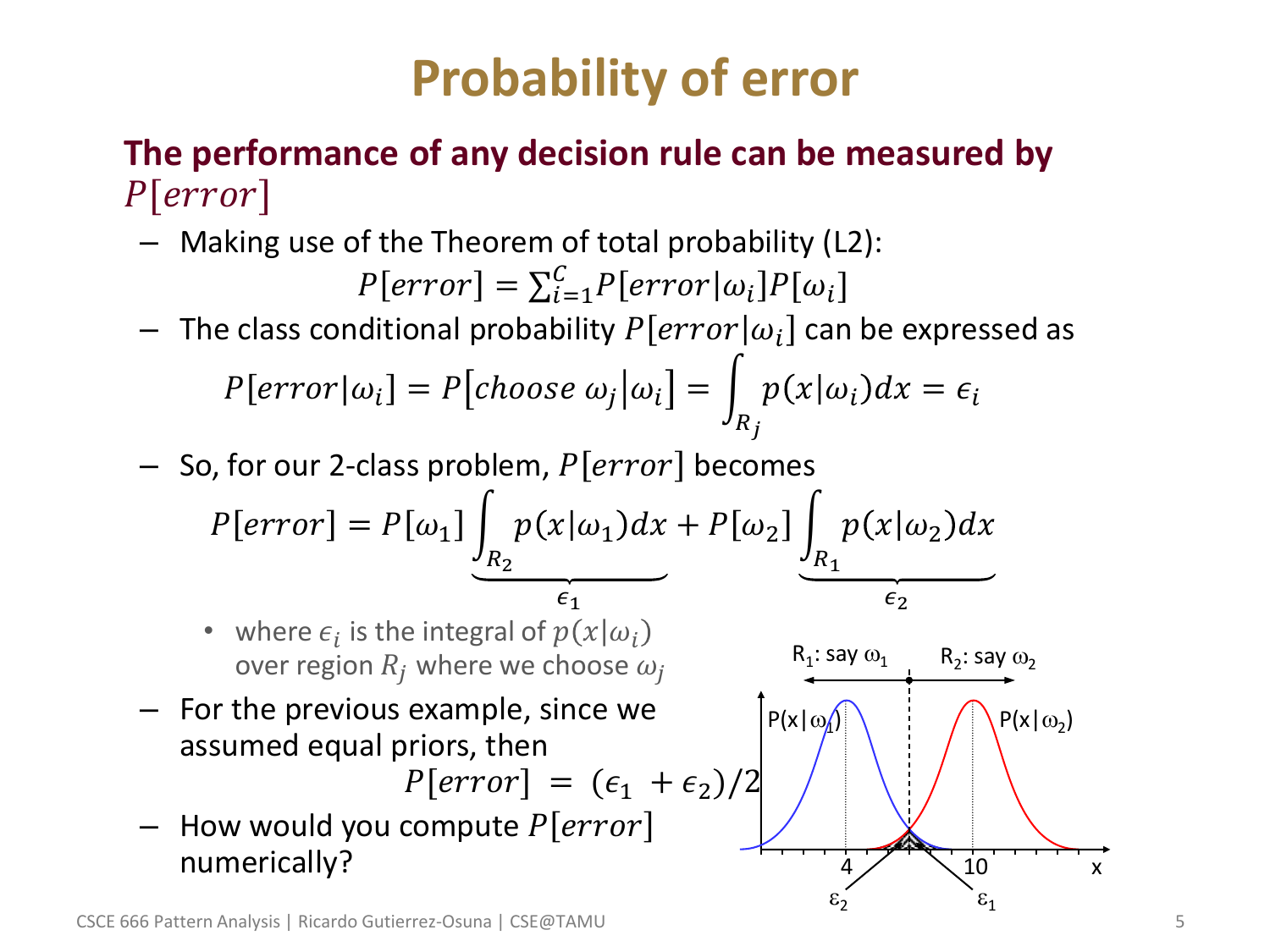#### • **How good is the LRT decision rule?**

 $-$  To answer this question, it is convenient to express  $P[error]$  in terms of the posterior  $P[error|x]$ 

$$
P[error] = \int_{-\infty}^{\infty} P[error|x]p(x)dx
$$

– The optimal decision rule will minimize  $P[error|x]$  at every value of x in feature space, so that the integral above is minimized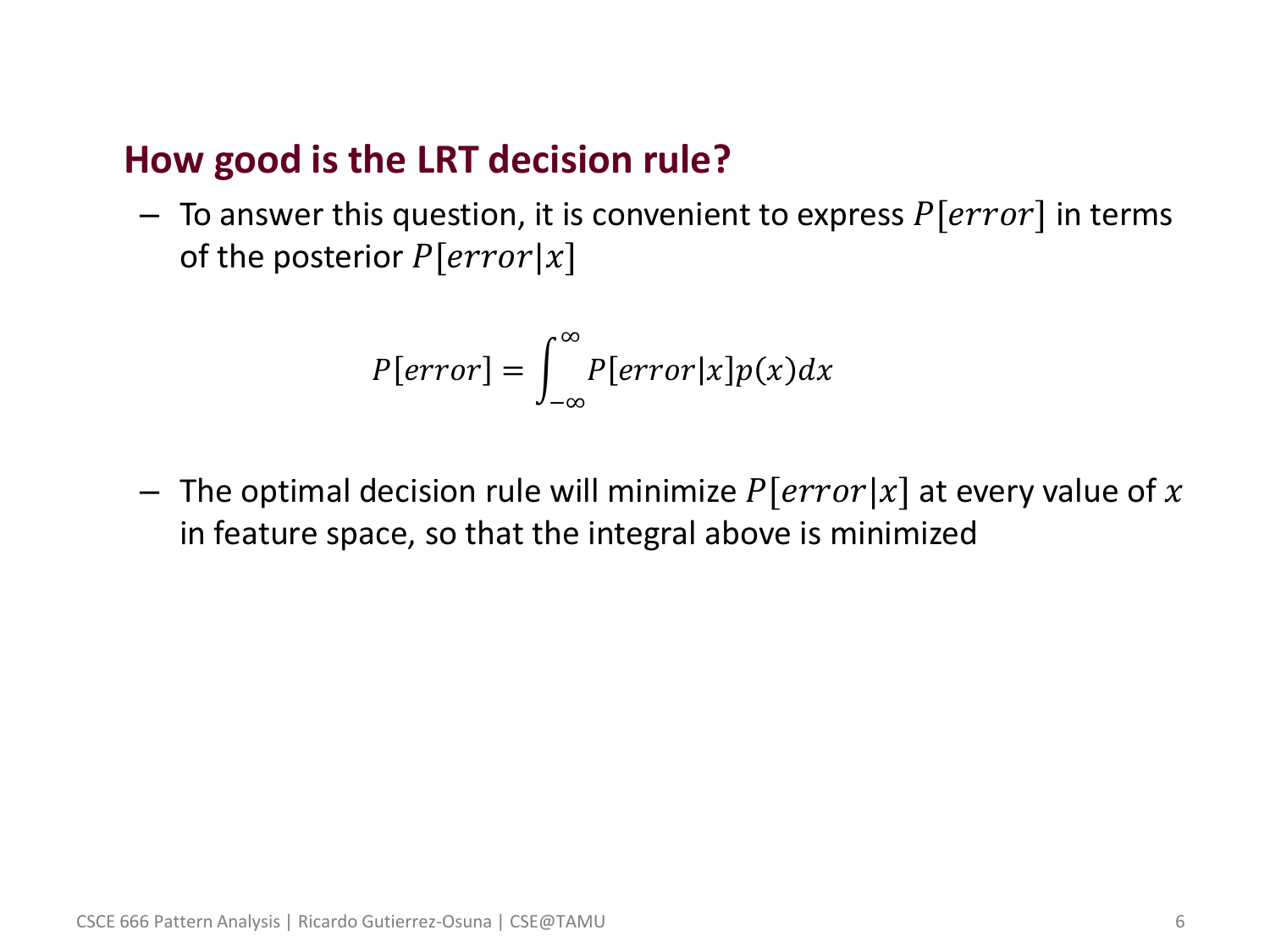- $-$  At each  $x'$ ,  $P[error | x']$  is equal to  $P[\omega_i | x']$  when we choose  $\omega_j$ 
	- This is illustrated in the figure below



- $-$  From the figure it becomes clear that, for any value of  $x'$ , the LRT will always have a lower  $P[error | x']$ 
	- Therefore, when we integrate over the real line, the LRT decision rule will yield a lower  $P[error]$

For any given problem, the minimum probability of error is achieved by the LRT decision rule; this probability of error is called the **Bayes Error Rate** and is the **best** any classifier can do.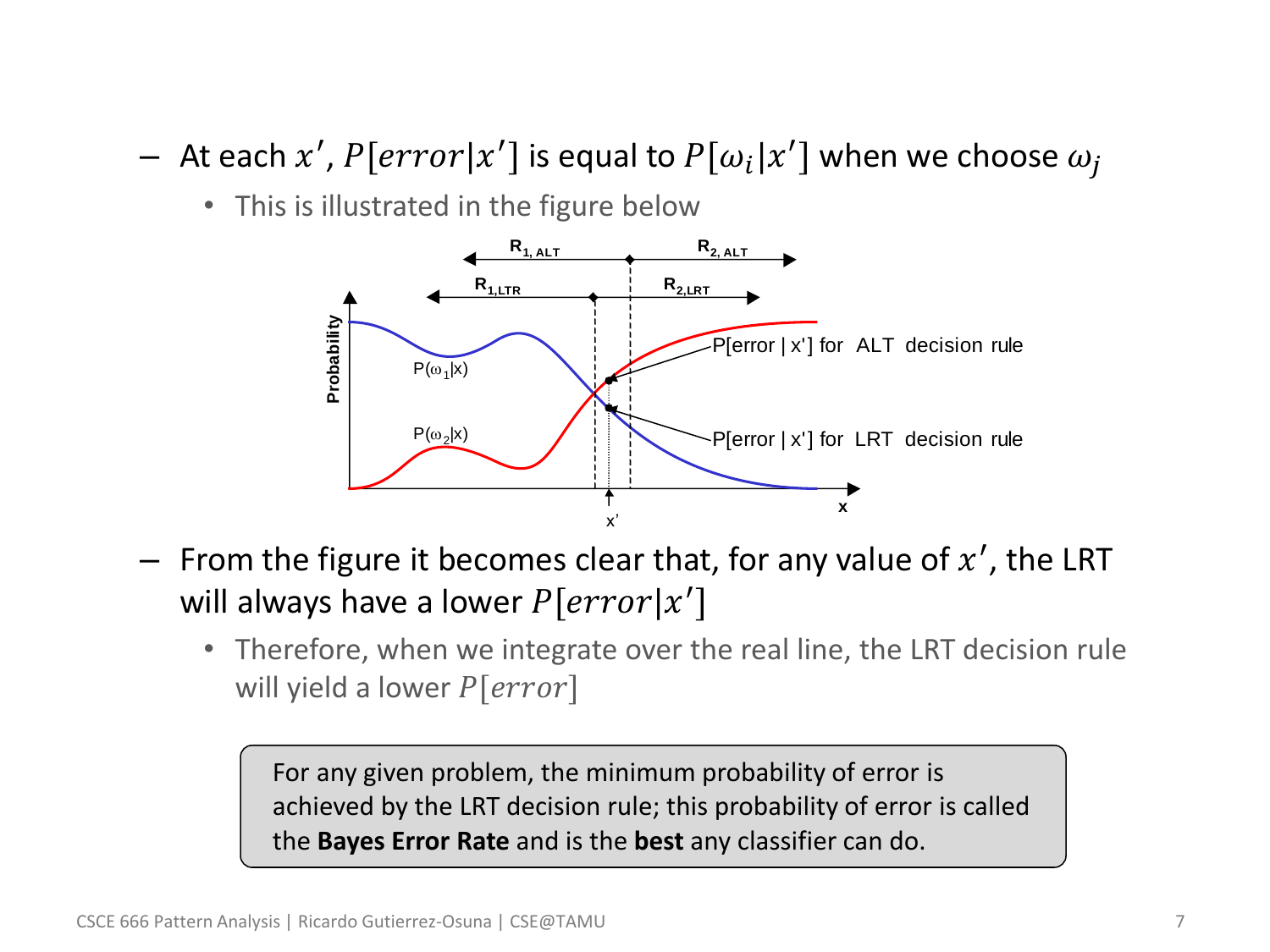## **Bayes risk**

### • **So far we have assumed that the penalty of misclassifying**   $x \in \omega_1$  as  $\omega_2$  is the same as the reciprocal error

- In general, this is not the case
- For example, misclassifying a cancer sufferer as a healthy patient is a much more serious problem than the other way around
- $-$  This concept can be formalized in terms of a cost function  $C_{ij}$ 
	- $C_{ij}$  represents the cost of choosing class  $\omega_i$  when  $\omega_j$  is the true class

#### • **We define the Bayes Risk as the expected value of the cost**

$$
\mathfrak{R} = E[C] = \sum_{i=1}^{2} \sum_{j=1}^{2} C_{ij} P[choose \omega s e \omega_i and x \in \omega_j] =
$$
  
=  $\sum_{i=1}^{2} \sum_{j=1}^{2} C_{ij} P[x \in R_i | \omega_j] P[\omega_j]$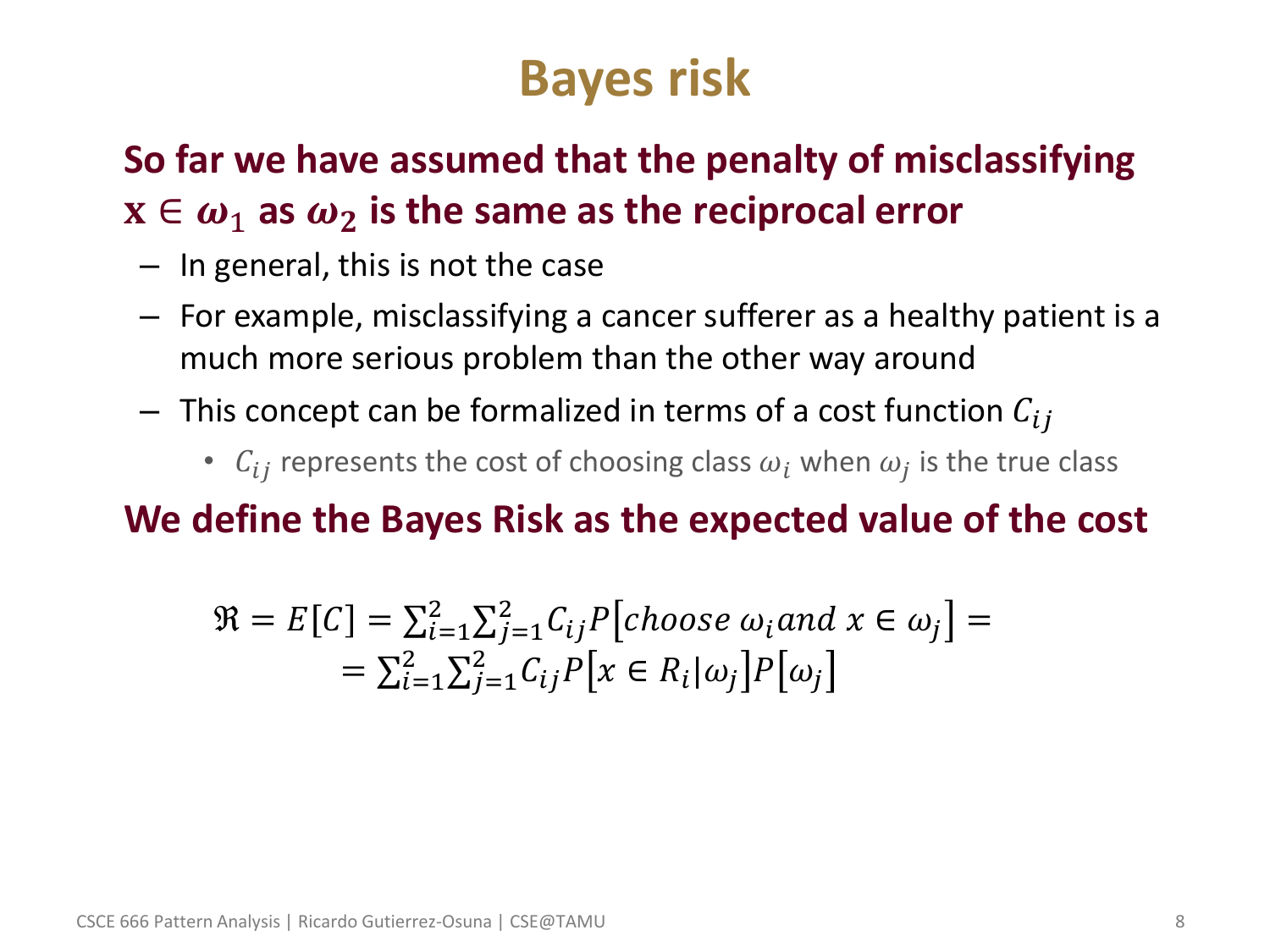#### • **What is the decision rule that minimizes the Bayes Risk?**

– First notice that

$$
P[x \in \mathrm{R}_i \, \big| \omega_j] = \int_{R_i} p(x | \omega_j) dx
$$

– We can express the Bayes Risk as

$$
\mathfrak{R} = \int_{R_1} [C_{11}P[\omega_1]p(x|\omega_1) + C_{12}P[\omega_2]p(x|\omega_2]dx +
$$
  

$$
\int_{R_2} [C_{21}P[\omega_1]p(x|\omega_1) + C_{22}P[\omega_2]p(x|\omega_2]dx
$$

– Then we note that, for either likelihood, one can write:

$$
\int_{R_1} p(x|\omega_i)dx + \int_{R_2} p(x|\omega_i)dx = \int_{R_1 \cup R_2} p(x|\omega_i)dx = 1
$$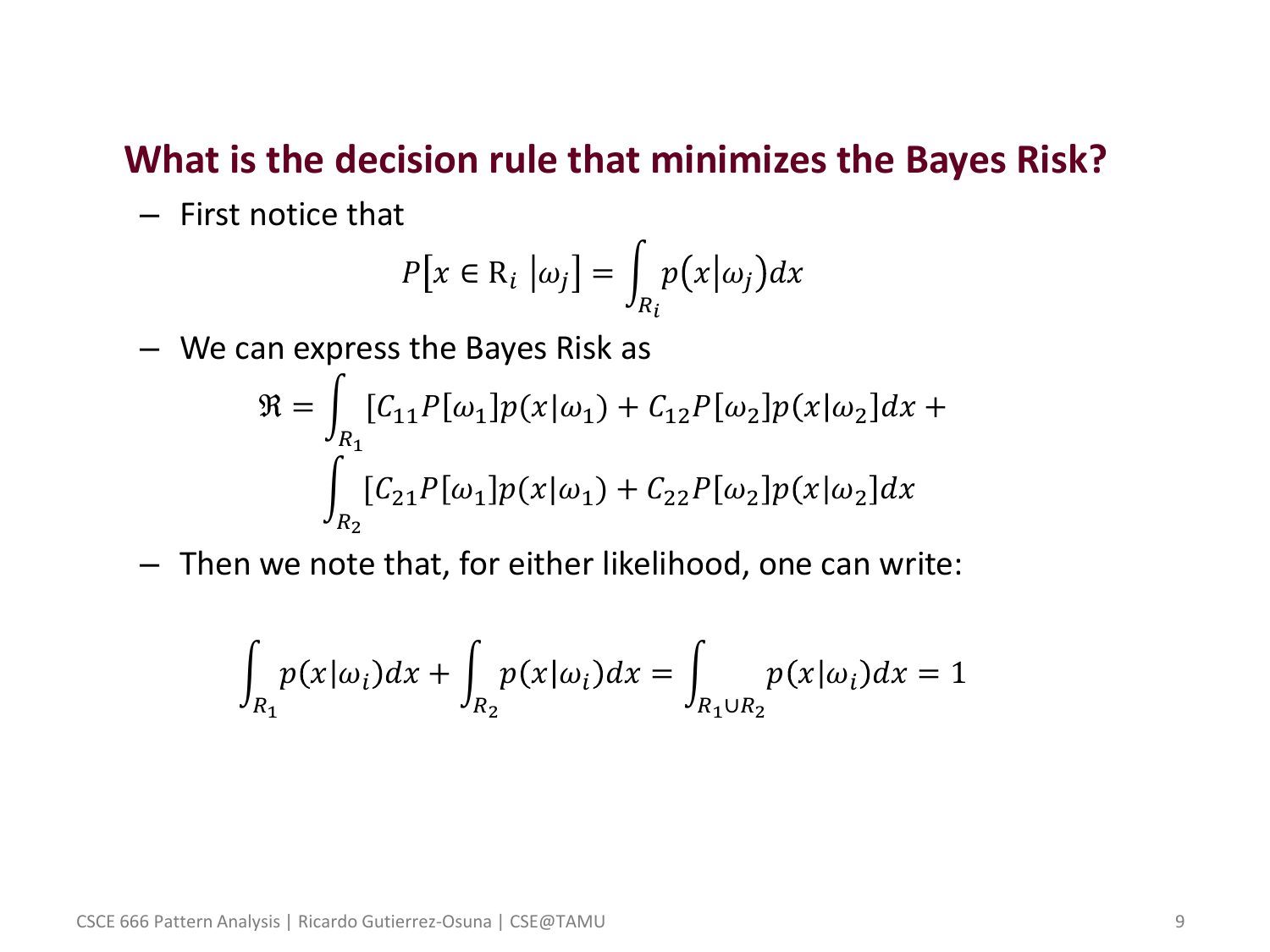– Merging the last equation into the Bayes Risk expression yields

$$
\mathfrak{R} = C_{11}P_1 \int_{R_1} p(x|\omega_1) dx + C_{12}P_2 \int_{R_1} p(x|\omega_2) dx
$$
  
+ 
$$
C_{21}P_1 \int_{R_2} p(x|\omega_1) dx + C_{22}P_2 \int_{R_2} p(x|\omega_2) dx
$$
  
+ 
$$
C_{21}P_1 \int_{R_1} p(x|\omega_1) dx + C_{22}P_2 \int_{R_1} p(x|\omega_2) dx
$$
  
- 
$$
C_{21}P_1 \int_{R_1} p(x|\omega_1) dx - C_{22}P_2 \int_{R_1} p(x|\omega_2) dx
$$

– Now we cancel out all the integrals over  $R_2$ 

$$
\mathfrak{R} = \underbrace{C_{21}P_1} + \underbrace{C_{22}P_2} + \underbrace{(C_{12} - C_{22})P_2} + p(x|\omega_2)dx - \underbrace{(C_{21} - C_{11})P_1} + p(x|\omega_1)dx}_{\text{XO}}
$$

- $-$  The first two terms are constant w.r.t.  $R_1$  so they can be ignored
- Thus, we seek a decision region  $R_1$  that minimizes

$$
R_1 = \underset{R_1}{\operatorname{argmin}} \int_{R_1} [(C_{12} - C_{22}) P_2 p(x | \omega_2) - (C_{21} - C_{11}) P_1 p(x | \omega_1)] dx
$$
  
= 
$$
\underset{R_1}{\operatorname{argmin}} \int_{R_1} g(x)
$$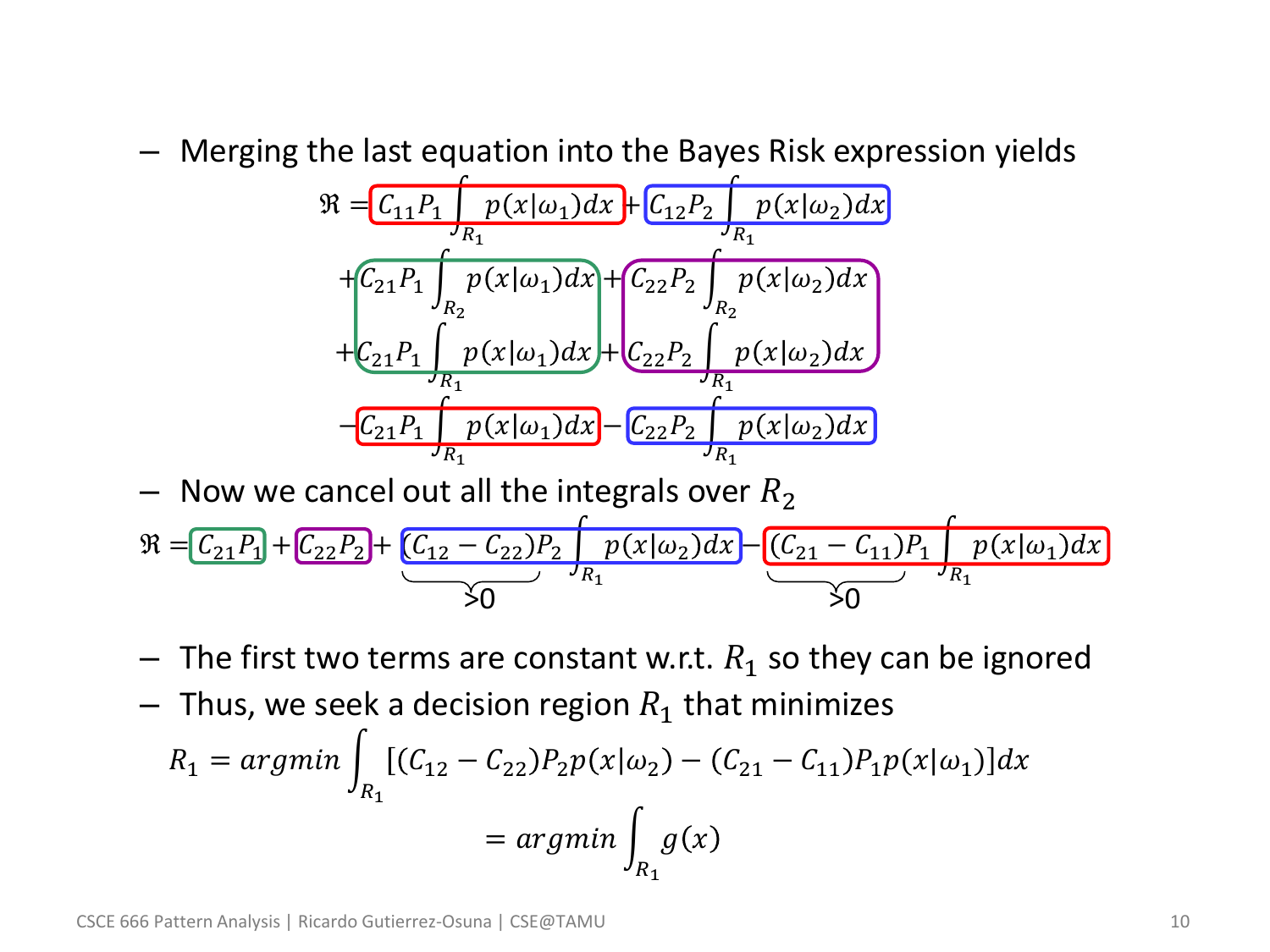- $-$  Let's forget about the actual expression of  $g(x)$  to develop some intuition for what kind of decision region  $R_1$  we are looking for
	- Intuitively, we will select for  $R_1$  those regions that minimize  $\int_{R_1} g(x)$
	- In other words, those regions where  $g(x) < 0$



– So we will choose  $R_1$  such that

$$
(C_{21} - C_{11})P_1p(x|\omega_1) > (C_{12} - C_{22})P_2p(x|\omega_2)
$$

– And rearranging

$$
\frac{P(x|\omega_1)}{P(x|\omega_2)} \sum_{\omega_2}^{\omega_1} \frac{(C_{12} - C_{22})P(\omega_2)}{(C_{21} - C_{11})P(\omega_1)}
$$

– **Therefore, minimization of the Bayes Risk also leads to an LRT**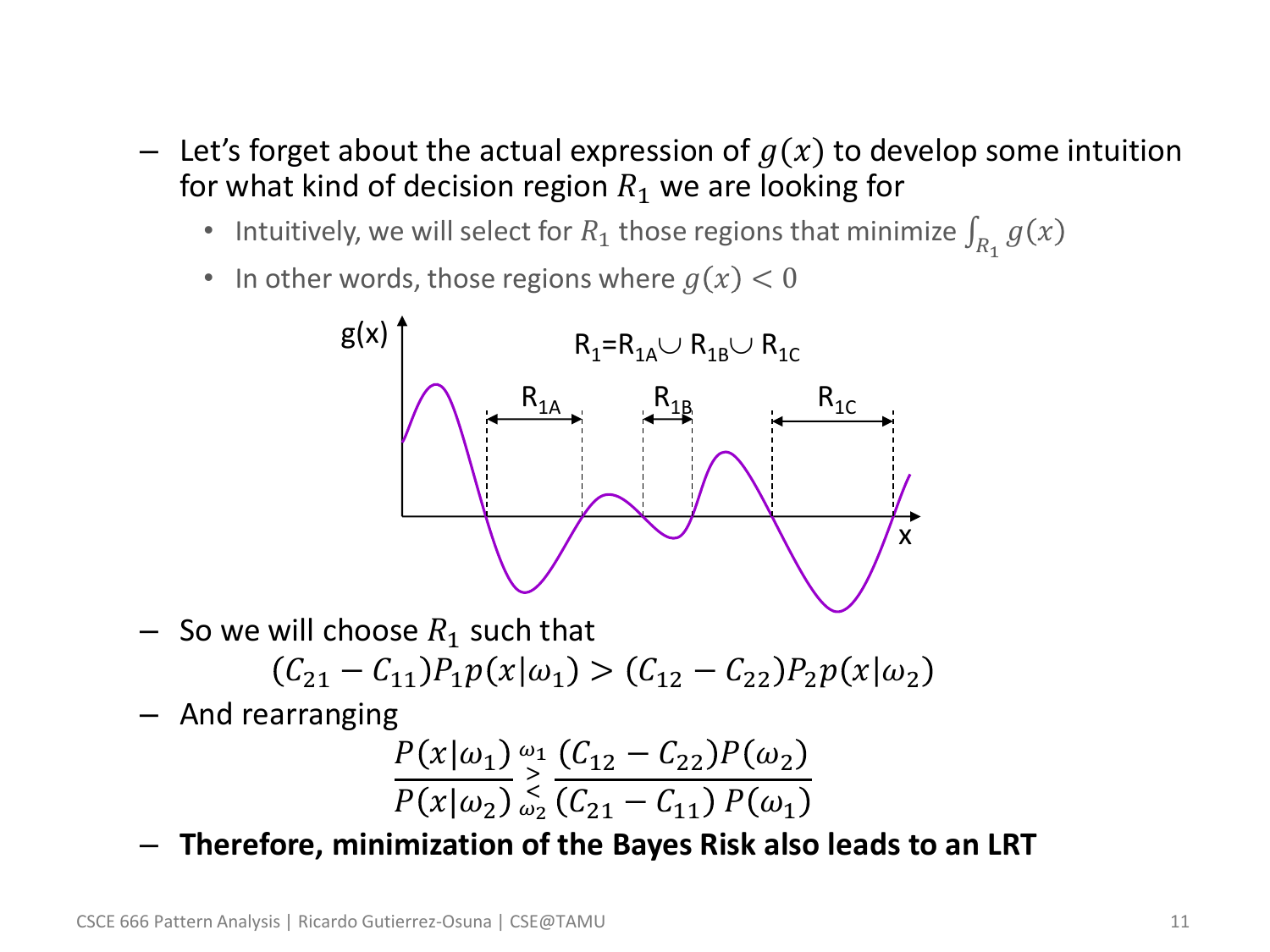## **The Bayes risk: an example**



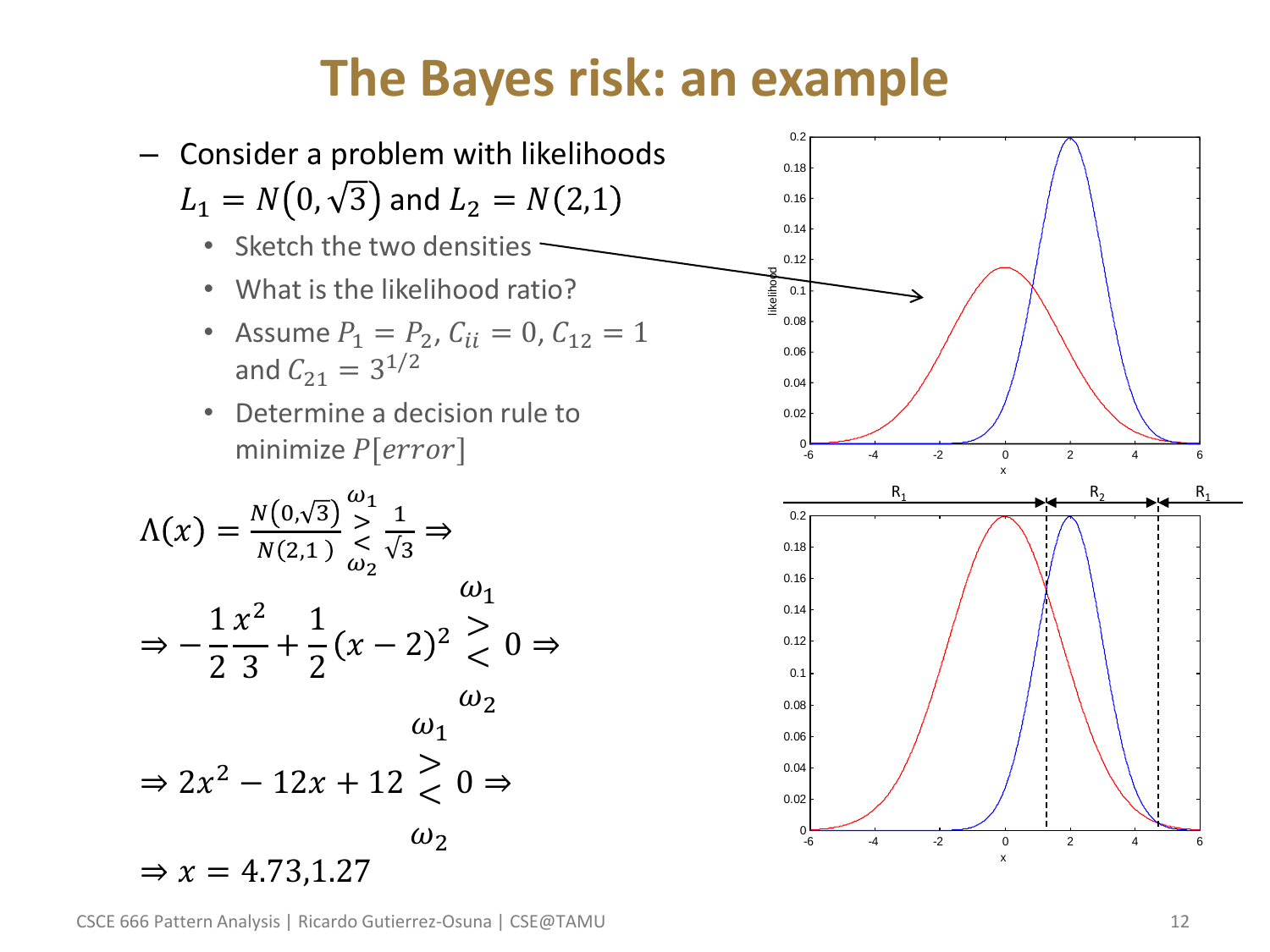## **LRT variations**

#### • **Bayes criterion**

- This is the LRT that minimizes the Bayes risk  
\n
$$
\Lambda_{Bayes}(x) = \frac{p(x|\omega_1)}{p(x|\omega_2)} \sum_{\omega_2}^{\omega_1} \frac{(C_{12} - C_{22})P(\omega_2)}{(C_{21} - C_{11})P(\omega_1)}
$$

### • **Maximum A Posteriori criterion**

- Sometimes we may be interested in minimizing  $P[error]$
- $-$  A special case of  $\Lambda_{\mathrm{Bayes}} (x)$  that uses a zero-one cost  $\mathrm{C_{ij} =} \{$  $0; i = j$ 1;  $i \neq j$
- Known as the MAP criterion, since it seeks to maximize  $P(\omega_i|x)$

$$
\Lambda_{\text{MAP}}(x) = \frac{p(x|\omega_1)}{p(x|\omega_2)} \mathop{\geq}_{\omega_2}^{\omega_1} \frac{P(\omega_2)}{P(\omega_1)} \Rightarrow \frac{P(\omega_1|x)}{P(\omega_2|x)} \mathop{\geq}_{\omega_2}^{\omega_1} 1
$$

### • **Maximum Likelihood criterion**

 $-$  For equal priors  $P[\omega_i] = 1/2$  and 0/1 loss function, the LTR is known as a ML criterion, since it seeks to maximize  $P(x|\omega_i)$ 

$$
\Lambda_{\text{ML}}(x) = \frac{p(x|\omega_1)}{p(x|\omega_2)} \mathop{\geq}_{\omega_2}^{\omega_1} 1
$$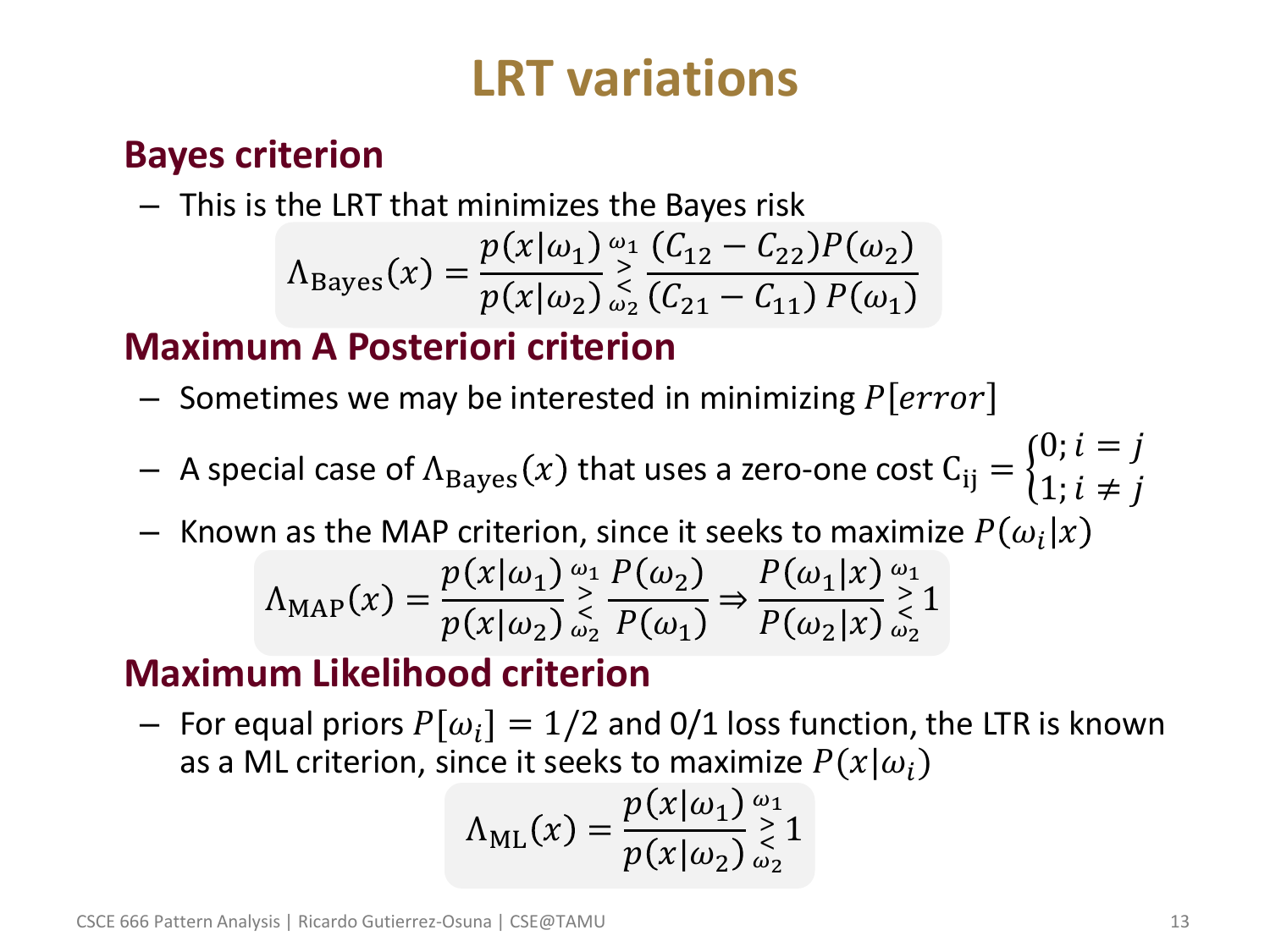#### • **Two more decision rules are commonly cited in the literature**

- The **Neyman-Pearson Criterion**, used in Detection and Estimation Theory, which also leads to an LRT, fixes one class error probabilities, say  $\epsilon_1 < \alpha$ , and seeks to minimize the other
	- For instance, for the sea-bass/salmon classification problem of L1, there may be some kind of government regulation that we must not misclassify more than 1% of salmon as sea bass
	- The Neyman-Pearson Criterion is very attractive since it does not require knowledge of priors and cost function
- The **Minimax Criterion**, used in Game Theory, is derived from the Bayes criterion, and seeks to minimize the maximum Bayes Risk
	- The Minimax Criterion does nor require knowledge of the priors, but it needs a cost function
- For more information on these methods, refer to "*Detection, Estimation and Modulation Theory*", by H.L. van Trees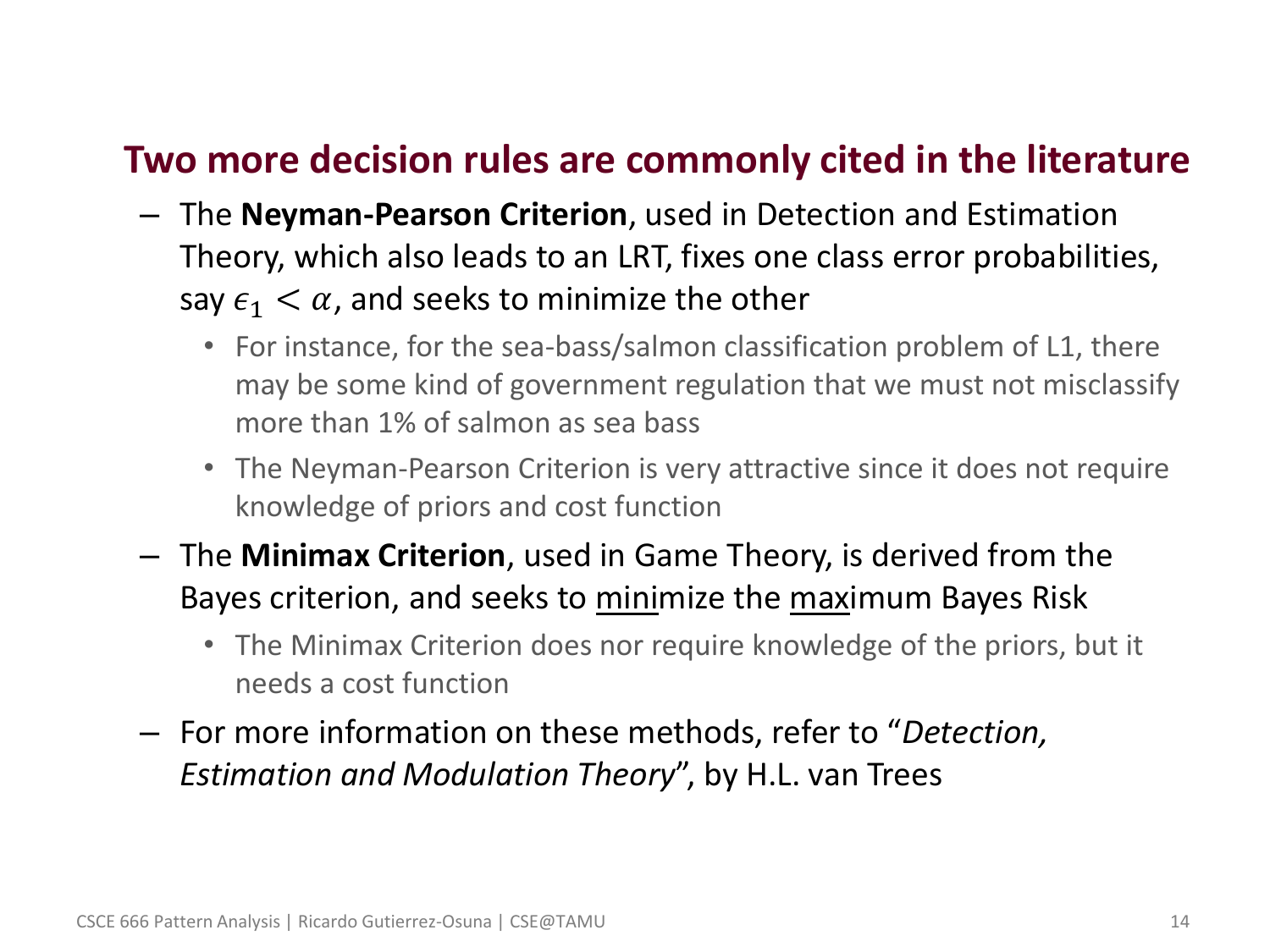# **Minimum**  $P[error]$  for multi-class problems

### • **Minimizing** [] **generalizes well for multiple classes**

- For clarity in the derivation, we express  $P[error]$  in terms of the probability of making a correct assignment  $P[error] = 1 - P[correct]$ 
	- The probability of making a correct assignment is

$$
P[correct] = \sum_{i=1}^{C} P[\omega_i] \int_{R_i} p(x|\omega_i) dx
$$

Minimizing  $P[error]$  is equivalent to maximizing  $P[correct]$ , so expressing the latter in terms of posteriors

$$
P[correct] = \sum_{i=1}^{C} \int_{R_i} p(x) P(\omega_i | x) dx
$$

- To maximize  $P[correct]$ , we must maximize each integral  $\int_{R_i}$  , which we achieve by choosing the class with largest posterior
- So each  $R_i$  is the region where  $P(\omega_i|x)$  is maximum, and the decision rule that minimizes P[error] is the MAP criterion **<sup>x</sup>**

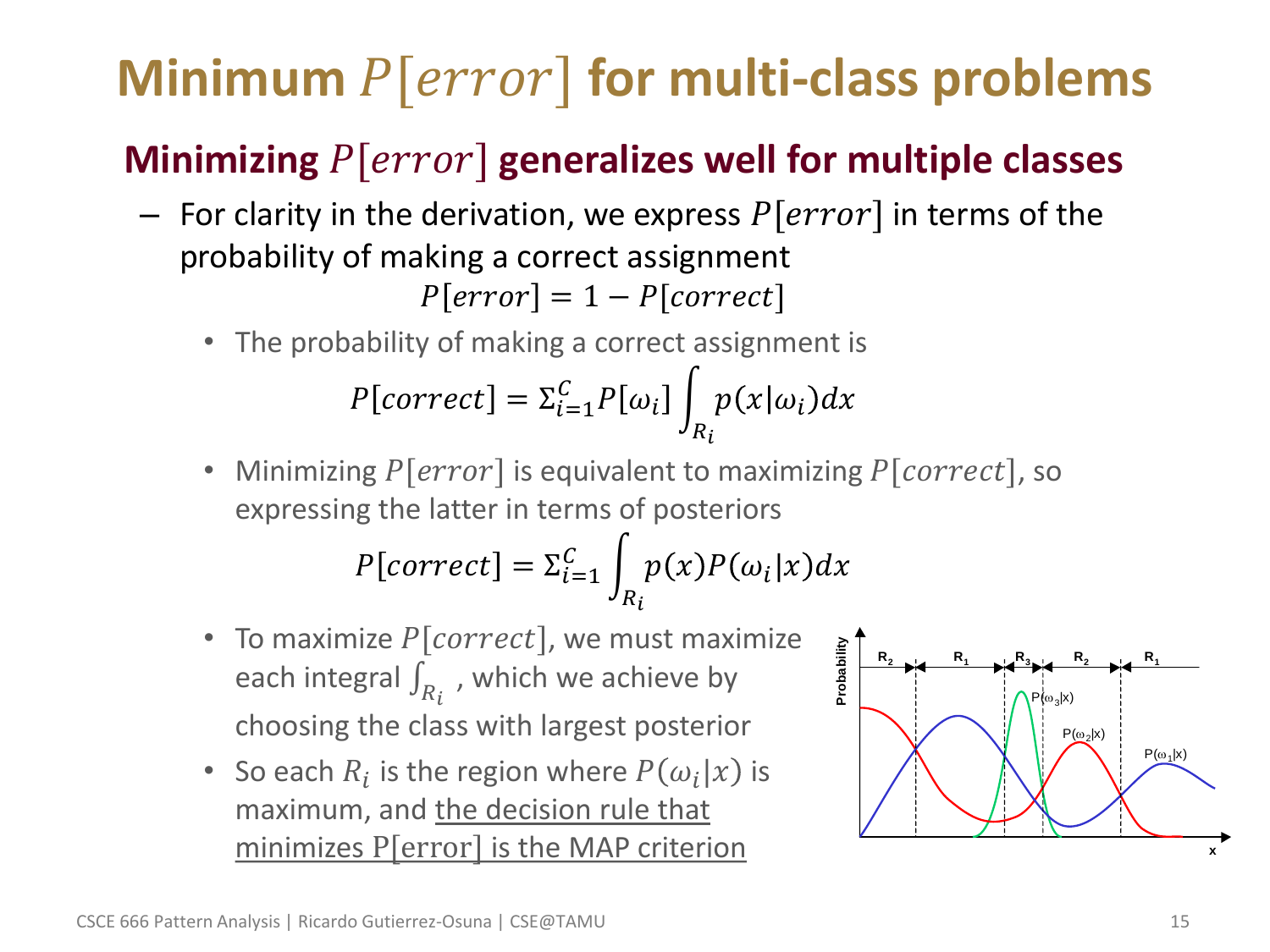# **Minimum Bayes risk for multi-class problems**

### • **Minimizing the Bayes risk also generalizes well**

- As before, we use a slightly different formulation
	- We denote by  $\alpha_i$  the decision to choose class  $\omega_i$
	- We denote by  $\alpha(x)$  the overall decision rule that maps feature vectors x into classes  $\omega_i$ ,  $\alpha(x) \rightarrow \{ \alpha_1, \alpha_2, ... \alpha_C \}$
- $-$  The (conditional) risk  $\Re(\alpha_i|x)$  of assigning  $x$  to class  $\omega_i$  is  $\Re(\alpha(x) \to \alpha_i) = \Re(\alpha_i|x) = \sum_{j=1}^C C_{ij} P(\omega_j|x)$
- And the Bayes Risk associated with decision rule  $\alpha(x)$  is  $\Re(\alpha(x)) = \int \Re(\alpha(x)|x)p(x)dx$
- To minimize this expression, we must minimize the conditional risk  $\Re(\alpha(x)|x)$ at each  $x$ , which is equivalent to choosing  $\omega_i$ such that  $\Re(\alpha_i|x)$  is minimum